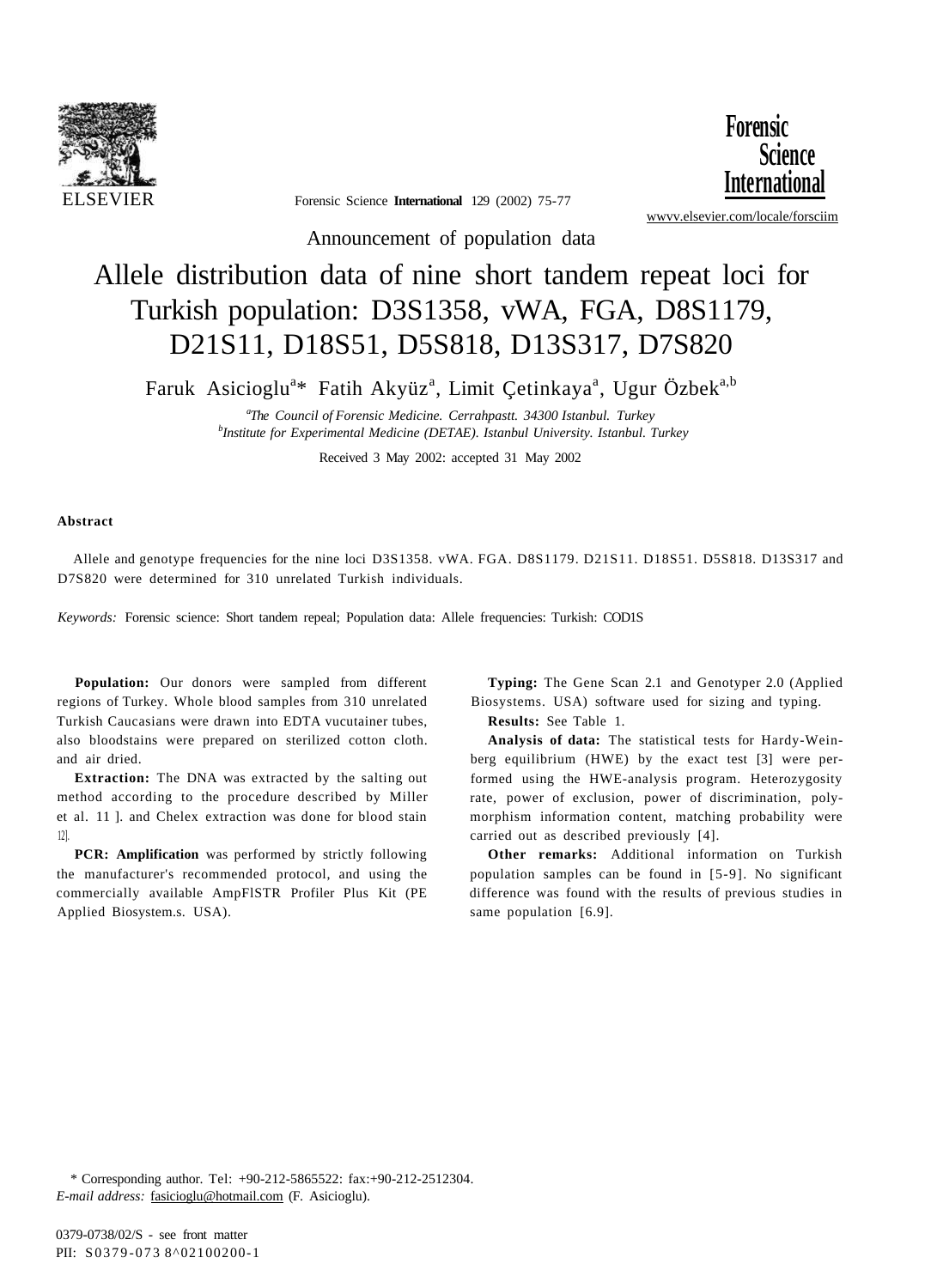| Table 1                                                                                                                  |  |
|--------------------------------------------------------------------------------------------------------------------------|--|
| Allele frequencies at nine STR loci in the AmpFeSTR Profiler Kit in the Turkish population $(310 \text{ individuals})^a$ |  |

| Allele         | D3S1358        | <b>HumvWA</b> | <b>HumFGA</b> | D8S1179  | D21S11 | D18S51  | D5S818                       | D13S317        | D7S820 |
|----------------|----------------|---------------|---------------|----------|--------|---------|------------------------------|----------------|--------|
| 6              |                |               |               |          |        |         | $\qquad \qquad \blacksquare$ |                | 0.002  |
| $\tau$         |                |               |               |          |        |         | 0.002                        | $\blacksquare$ | 0.026  |
| 8              |                |               |               | 0.023    |        |         | 0.006                        | 0.108          | 0.210  |
| 9              |                |               |               | 0.019    |        |         | 0.056                        | 0.102          | 0.098  |
| 10             |                |               |               | 0.061    |        | 0.005   | 0.100                        | 0.065          | 0.227  |
| 11             |                |               |               | 0.060    |        | 0.019   | 0.276                        | 0.263          | 0.216  |
| 12             | 0.002          |               |               | 0.111    |        | 0.140   | 0.352                        | 0.339          | 0.187  |
| 13             | 0.003          | 0.003         |               | 0.258    |        | 0.111   | 0.192                        | 0.108          | 0.031  |
| 13.2           | $\blacksquare$ |               |               | ٠        |        | 0.002   | ÷,                           | ٠              | Ξ.     |
| 14             | 0.071          | 0.068         |               | 0.247    |        | 0.215   | 0.011                        | 0.016          | 0.003  |
| 15             | 0.273          | 0.097         |               | 0.171    |        | 0.135   | 0.005                        |                |        |
| 16             | 0.239          | 0.240         |               | 0.042    |        | 0.121   |                              |                |        |
| 17             | 0.247          | 0.266         |               | 0.008    |        | 0.098   |                              |                |        |
| 18             | 0.152          | 0.223         | 0.002         |          |        | 0.077   |                              |                |        |
| 19             | 0.015          | 0.085         | 0.079         |          |        | 0.044   |                              |                |        |
| 20             |                | 0.016         | 0.102         |          |        | 0.015   |                              |                |        |
| 21             |                | 0.002         | 0.179         |          |        | 0.005   |                              |                |        |
|                |                |               |               |          |        |         |                              |                |        |
| 21.2           |                |               | 0.006         |          |        |         |                              |                |        |
| 22             |                |               | 0.165         |          |        | 0.013   |                              |                |        |
| 22.2           |                |               | 0.002         |          |        |         |                              |                |        |
| 23             |                |               | 0.158         |          |        |         |                              |                |        |
| 23.2           |                |               | 0.002         |          |        |         |                              |                |        |
| 24             |                |               | 0.163         |          |        |         |                              |                |        |
| $25\,$         |                |               | 0.084         |          | 0.005  |         |                              |                |        |
| 26             |                |               | 0.053         |          | 0.005  |         |                              |                |        |
| $27\,$         |                |               | 0.005         |          | 0.013  |         |                              |                |        |
| $28\,$         |                |               |               |          | 0.145  |         |                              |                |        |
| 29             |                |               | 0.002         |          | 0.248  |         |                              |                |        |
| 29.2           |                |               |               |          | 0.002  |         |                              |                |        |
| 30             |                |               |               |          | 0.216  |         |                              |                |        |
| 30.2           |                |               |               |          | 0.026  |         |                              |                |        |
| 31             |                |               |               |          | 0.055  |         |                              |                |        |
| 31.2           |                |               |               |          | 0.095  |         |                              |                |        |
| 32             |                |               |               |          | 0.013  |         |                              |                |        |
| 32.2           |                |               |               |          | 0.119  |         |                              |                |        |
| 33             |                |               |               |          | 0.003  |         |                              |                |        |
| 33.2           |                |               |               |          | 0.050  |         |                              |                |        |
| 34             |                |               |               |          |        |         |                              |                |        |
| 34.2           |                |               |               |          | 0.003  |         |                              |                |        |
| 35             |                |               |               |          |        |         |                              |                |        |
| 36             |                |               |               |          | 0.002  |         |                              |                |        |
| HR             | 0.771          | 0.803         | 0.874         | 0.835    | 0.845  | 0.855   | 0.755                        | 0.726          | 0.835  |
| ${\rm PD}$     | 0.914          | 0.927         | 0.964         | 0.943    | 0.953  | 0.966   | 0.895                        | 0.924          | 0.935  |
| $\mathbf{X}^2$ | 21.990         | 47.698        | 57.727        | 51.119   | 72.751 | 112.949 | 19.370                       | 19.029         | 19.751 |
| PIC            | 0.74           | 0.77          | 0.85          | $0.80\,$ | 0.82   | 0.86    | 0.71                         | 0.75           | 0.78   |
|                |                |               |               |          |        |         |                              |                |        |
| PE             | 0.546          | 0.605         | 0.743         | 0.666    | 0.685  | 0.704   | 0.518                        | 0.469          | 0.666  |

<sup>1</sup> HR: heterozygosity rate; PD: power of discrimination; PIC: polymorphism information content; PE: power of exclusion

## **Acknowledgements**

## **References**

- This study was supported by The Council of Forensic Medicine of Turkey.
- [1] S.A. Miller, D.D. Dykes, H.F. Polesky, A simple salting out procedure for extracting DNA from human nucleated cells, Nucleic Acids Res. 16 (1988) 1215.